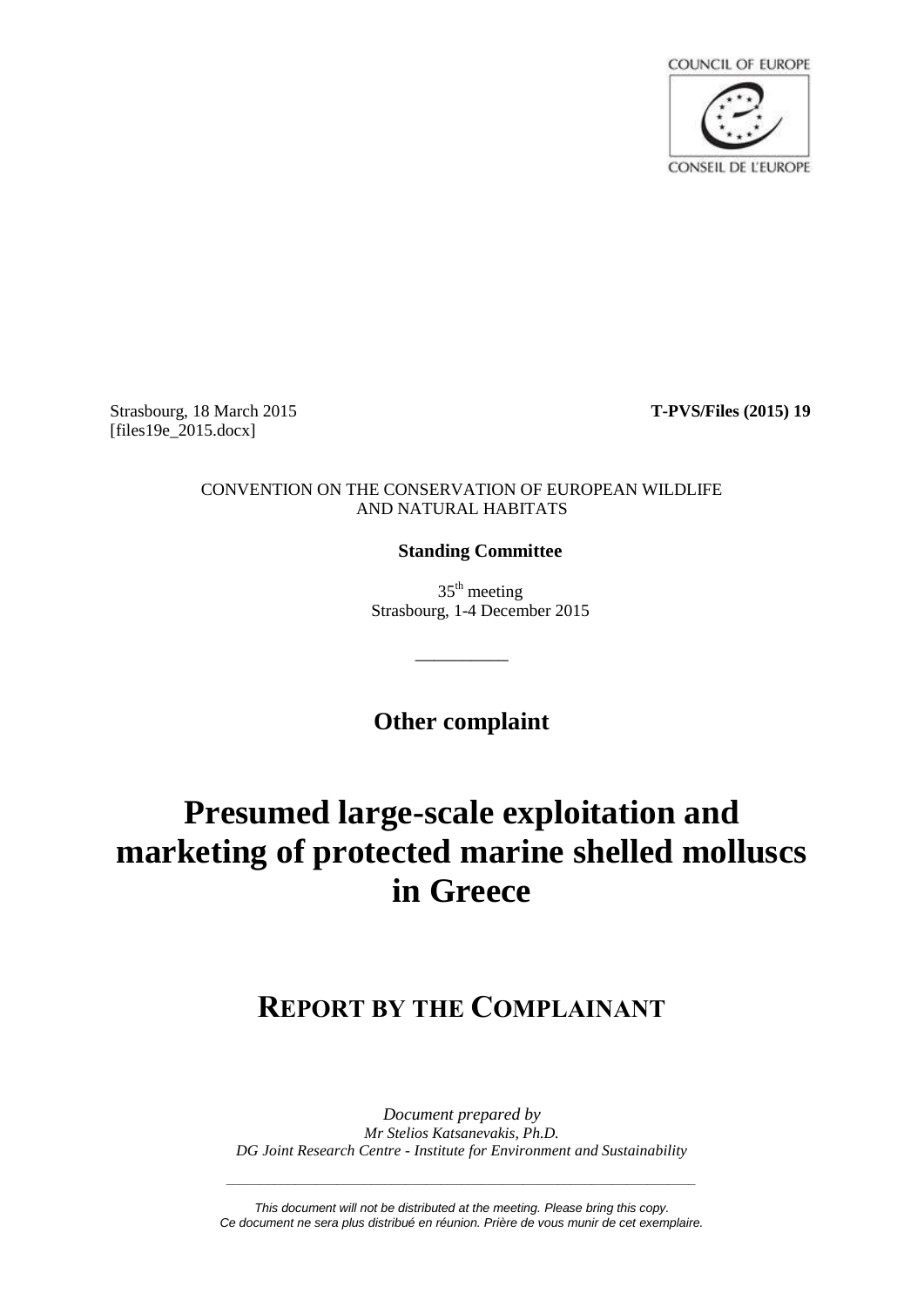### **MARINE SHELLED MOLLUSCS IN GREECE**

The reason of this complaint is the large-scale exploitation and marketing of protected marine shelled molluscs in Greece, including species protected by the Bern convention and other regional or international conventions (including EU legislation).

The extent of illegal trading of protected bivalves and gastropods in Greek seafood restaurants was investigated in a study conducted between June 2009 and June 2011, after noticing that such species were being offered as food. This study was conducted by interviewing owners or managers of 219 seafood restaurants in 92 localities. Interviews were based on questionnaires regarding the frequency of availability in the menus and the origin of twenty-one species or groups of species, among which eight are protected – and hence are being illegally exploited. Forty-two percent of the surveyed restaurants were found to serve at least one of the protected and hence illegally exploited species. Among these, the date mussel Lithophaga lithophaga, the common piddock Pholas dactylus, the giant tun Tonna galea are included in Annex II of the Bern Convention. The latter two were found in very few Greek seafood restaurants but L. lithophaga was found in a considerable number of restaurants. L. lithophaga was served in 22.8% of the restaurants (regularly in 11.4%). In some localities these percentages were markedly higher, e.g. along the coastline of the Evvoikos Gulfs, L. lithophaga was served in >65% of the seafood restaurants (regularly in nearly 50%).

This study was published in 2011 [Katsanevakis S, Poursanidis D, Issaris Y, Panou A, Petza D, Vassilopoulou V, Chaldaiou I, Sini M, 2011. "Protected" marine shelled molluscs: thriving in Greek seafood restaurants. Mediterranean Marine Science 12(2): 429–438] and can be found online in the following links:

<http://www.medit-mar-sc.net/index.php/marine/article/view/42>

https://www.researchgate.net/publication/230729383 Protected marine shelled molluscs thriving in Greek seafood restaurants?ev=prf\_pub

Since the publication of this study nothing has change in Greece. "Protected" species are still illegally exploited and marketed. Surveillance and enforcement is clearly inadequate.

The above are clear violations of article 6 of the Bern convention (amongst others), which specify that the Contracting Parties shall take all 'appropriate and necessary legislative and administrative measures to ensure the special protection of the wild fauna species specified in Appendix II'. It is further specified that each Contracting Party shall, as appropriate, prohibit the possession or sale of these species and that all forms of deliberate capture and keeping and deliberate killing is obviously prohibited as is the internal trade in such species (alive or dead).

### **Affected species**

Mainly Date mussels (*Lithophaga lithophaga*) but also the common piddock (*Pholas dactylus*) and the Giant tun *Tonna galea.*

All these are listed in Annex II of the Bern Convention. Geographical area concerned: Greek coastal waters.

The affected species, as documented by Katsanevakis et al. (2011), are also protected under other international conventions or European legislation:

- Lithophaga lithophaga: Habitats Directive (Annex IV), Barcelona Convention (Annex II)
- Pholas dactylus: Barcelona Convention (Annex II)
- Tonna galea: Barcelona Convention (Annex II)

In addition to the abovementioned species, *Pinna nobilis* was found to be served in 16.4% of the restaurants (regularly in 5.0%). It is not included in the Bern Convention but it is protected by the Habitats Directive (Annex IV) and the Barcelona Convention (Annex II).